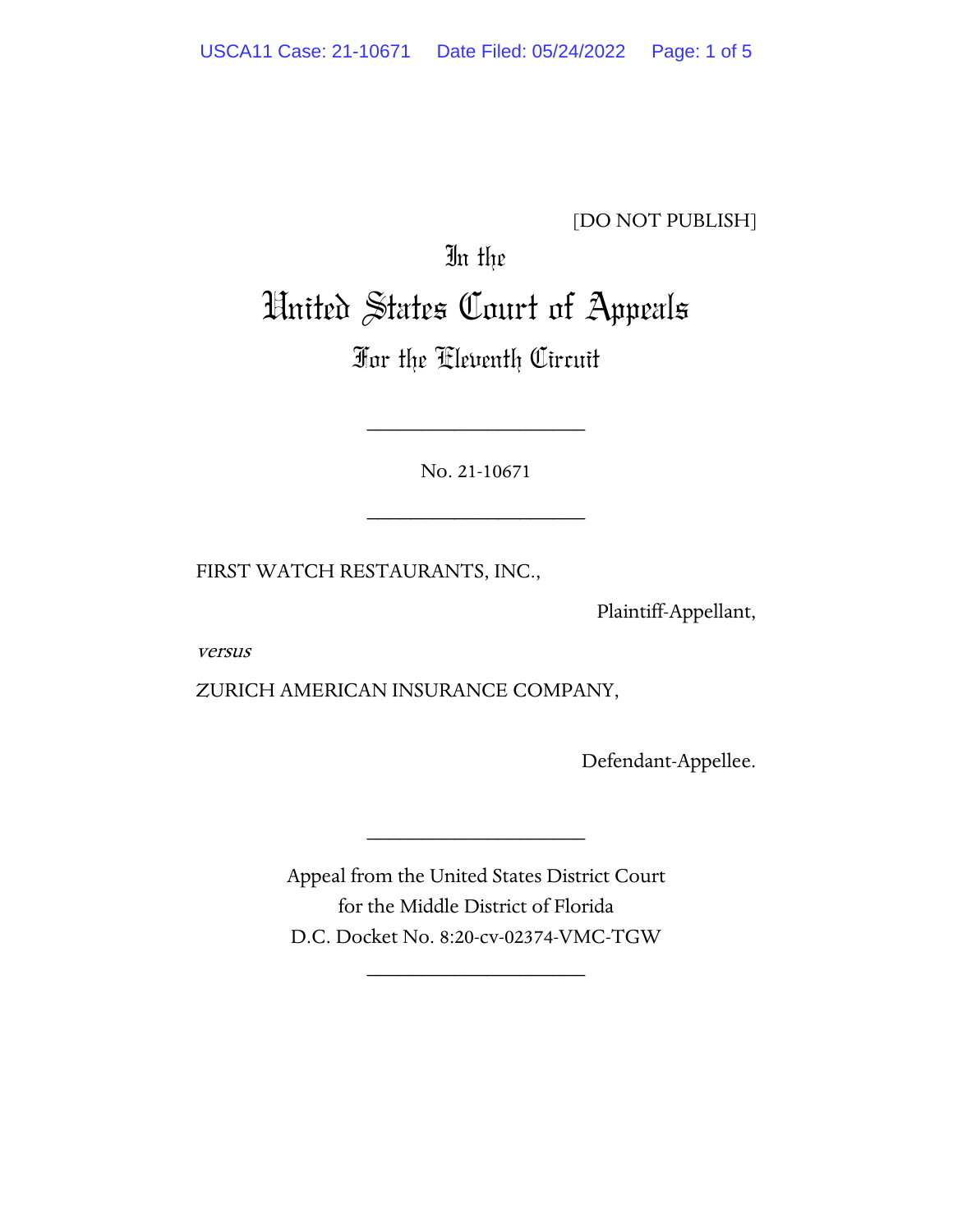#### 2 Opinion of the Court 21-10671

Before GRANT, LUCK, and ANDERSON, Circuit Judges. PER CURIAM:

First Watch Restaurants ("First Watch") filed the underlying action for breach of contract and a declaratory judgment that its business losses and extra expenses were covered by the policy it had with insurer Zurich American Insurance Company ("Zurich"). Specifically, First Watch alleges that it suffered the "direct physical loss of the ability to operate the insured properties," which in turn led to loss of business income and extra expenses when governors in the various states where it has restaurants issued executive orders prohibiting restaurants from offering on-site food consumption.

The parties agree that Florida law governs the interpretations of this insurance policy, and the case has been litigated with that understanding. Accordingly, we apply Florida law.

This Court recently addressed the very issue in this case: the meaning of "direct physical loss of or damage to" property in an insurance policy under Florida law. SA Palm Beach, LLC v. Certain Underwriters at Lloyd's London, No. 20-14812, 2022 WL 1421414 (11th Cir. May 5, 2022). Noting that there were no Florida state court cases on point, we cited the principle used by federal courts sitting in diversity jurisdiction that "presume[s] that [state] courts would adopt the majority view on a legal issue in the absence of indications to the contrary." *Id.* at  $*$ 8 (quoting *Bobo v. Tenn. Valley Auth.*, 855 F.3d 1294, 1304 (11th Cir. 2017)). That majority view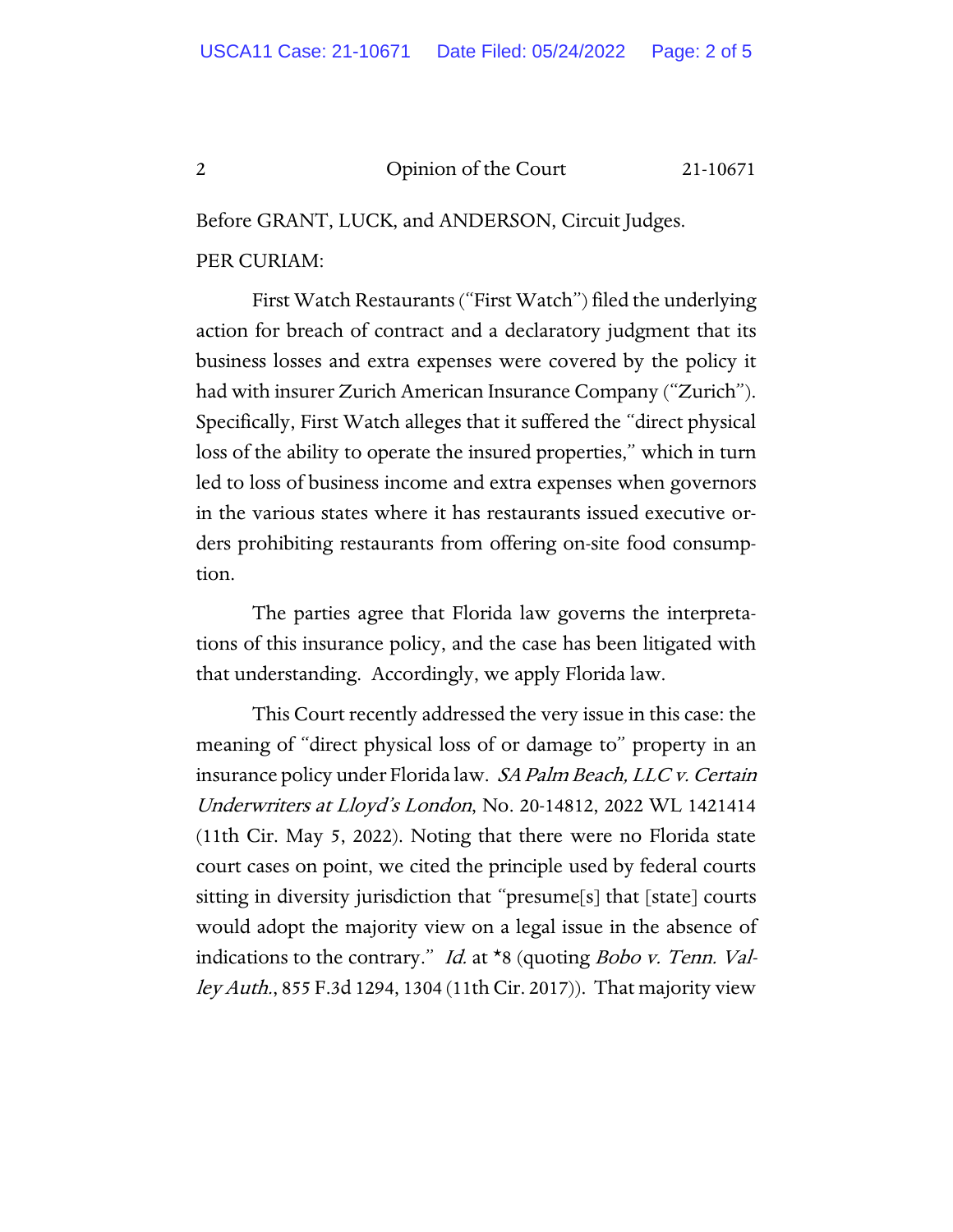21-10671 Opinion of the Court 3

is that intangible or incorporeal losses are excluded from coverage so as to "'preclude any claim against the property insurer when the insured merely suffers a detrimental economic impact unaccompanied by a distinct, demonstrable, physical alteration of the property." Id. (quoting Steven Plitt et al., 10A Couch on Insurance  $\delta$ 148.46 (3d ed. & Dec. 2021 update)). We also noted that every state and federal appellate court to decide the meaning of the phrase in the Covid-19 context had reached the same decision. Id. Because there were no indications that Florida would decide otherwise, the opinion presumes Florida would adopt the majority view. Id. at \*9.

Next, we examined two Florida cases–Homeowners Choice Property  $\&$  Casualty v. Maspons, 211 So. 3d 1067 (Fla. 3d DCA 2017), and Azalea, Ltd. v. American States Insurance Co., 656 So. 2d 600 (Fla. 1st DCA 1995)–that support the presumption or "at the very least [are] not inconsistent with that position." Id. Maspons explained that direct physical loss required the damage be actual and *Azalea* "dealt with tangible harm to the covered property," which provided little support for the insureds' position. Id. at \*9-10. We examined this Court's decision in Mama Jo's, Inc. v. Sparta Ins. Co., 823 F.App'x 868, 879 (11th Cir. 2020), and held that its reliance on Maspons provided a correct statement of Florida law that a property that needed mere cleaning did not suffer a qualifying loss or damage and lost income could not be claimed without physical loss or damage. *Id.* at  $*10$ . Then we turned to the policies' "Period of Restoration" clauses, which required a suspension or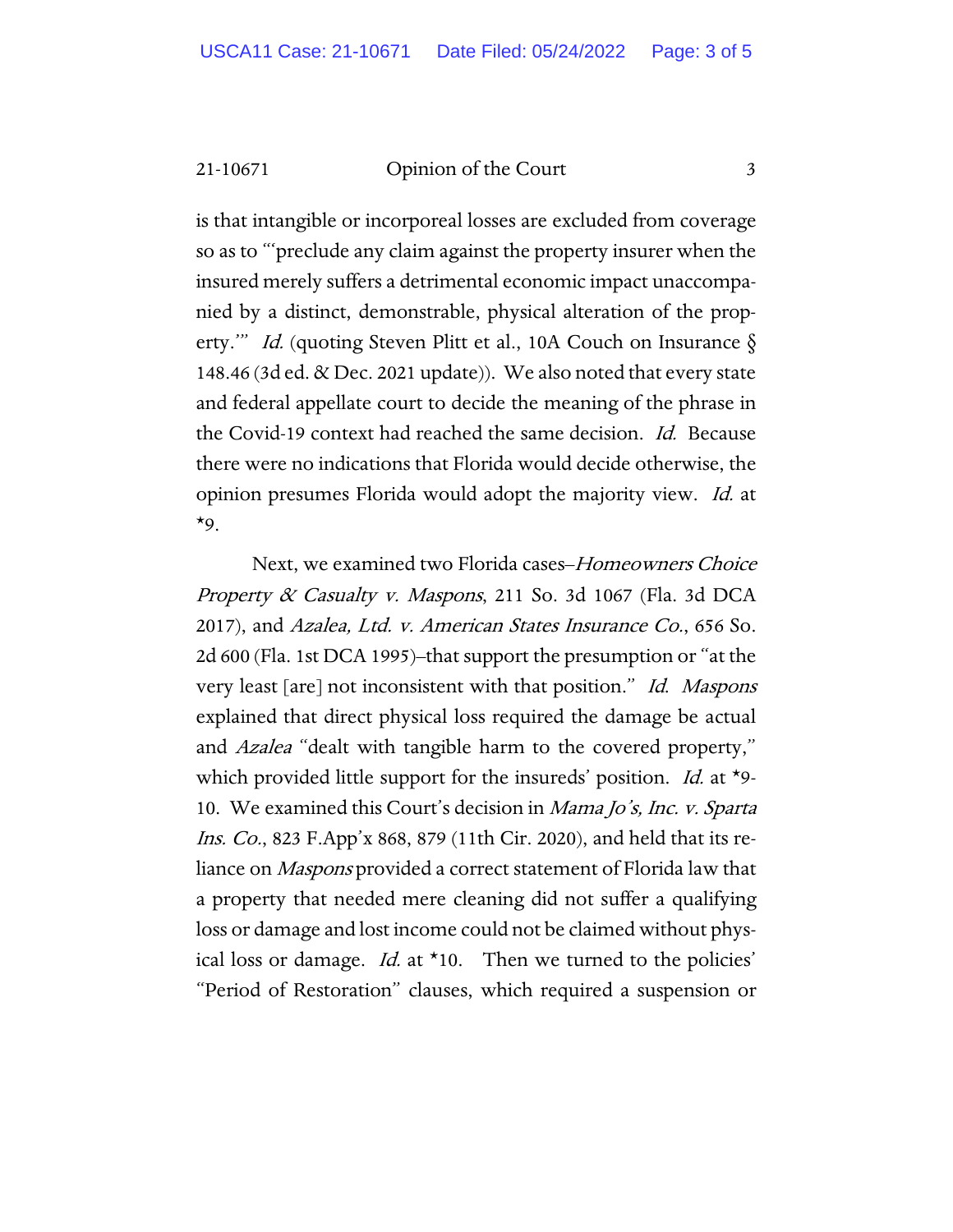4 Opinion of the Court 21-10671

interruption of operations and covered the resulting expenses and losses until the property was repaired, rebuilt, or replaced. "Any alternative meaning of the terms 'physical loss' or 'physical damage' that does not require a material alteration of the property would render meaningless this pre-condition to coverage for business income loss." Id. at \*11 (quoting Uncork & Create LLC v. Cincinnati Ins. Co., 27 F.4th 926, 932-33 (4th Cir. 2022)).

Shortly after we issued SA Palm Beach, the Third District Court of Appeal of Florida issued an opinion addressing the very issue in this case and in *SA Palm Beach*: the meaning of "direct" physical loss of or damage to" property. Commodore, Inc. v. Certain Underwriters at Lloyd's London, No. 3D21-0671, So. 3d \_\_, 2022 WL 1481776 (Fla. 3d DCA May 11, 2022), confirmed our prediction in *SA Palm Beach* of how Florida courts would rule. The Commodore court rejected the insured's interpretation of loss as deprivation because it ignored the qualifying adjective physical: "because the ordinary meaning of 'physical' carries a tangible aspect, 'direct physical loss' requires some actual alteration to the insured property." *Id.* at \*4.

First Watch's arguments are foreclosed by the interpretations of the phrase "direct physical loss of or damage to" in SA Palm Beach and in *Commodore*. Both of the provisions under which First Watch sought coverage contain that language. We reject First Watch's argument that its policy's language is distinguishable from the policy language in the several cases before this Court in SA Palm Beach. We readily conclude that there is no principled